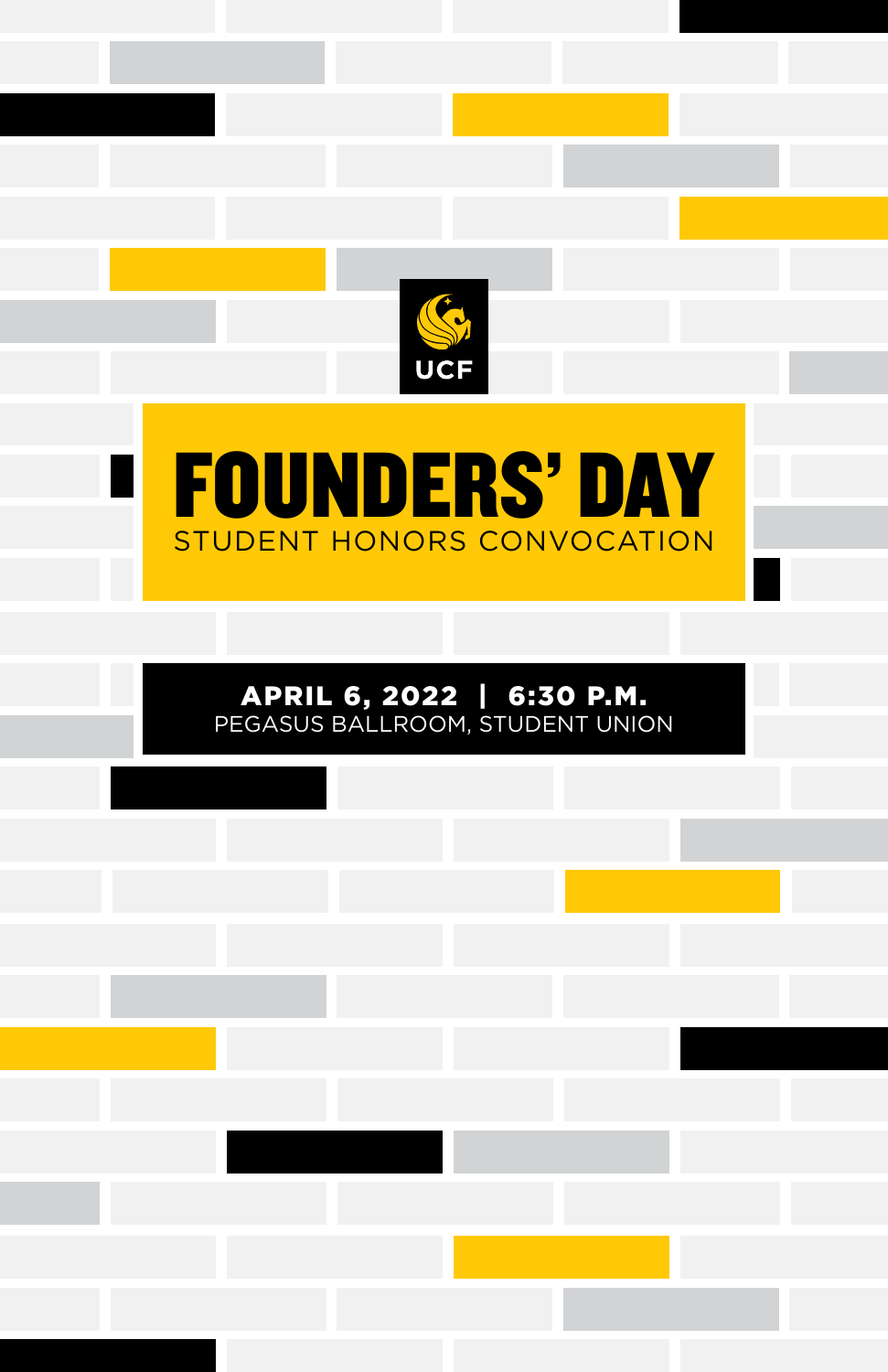## OUTSTANDING HONORS UNDERGRADUATE THESIS

Rishi Basdeo *College of Engineering and Computer Science*

> Nicholas Odom *College of Arts and Humanity*

Samantha Echevarria *College of Sciences*

> Jasmine Masri *College of Sciences*

## OUTSTANDING MASTER'S THESIS

Shahzeb Mustafa *College of Engineering and Computer Science* Randy Panzarino *College of Sciences*

### OUTSTANDING DOCTORAL DISSERTATION

Dr. Shraddha Nehate *College of Engineering and Computer Science*

Dr. David Boffey *College of Community Innovation and Education*

### FOUNDERS' AWARDS

Alexandra Smith *College of Arts and Humanities*

Melanie Rivera *College of Business Administration*

Jeanette Marie Reynoso *College of Community Innovation and Education*

Stefani Baz *College of Engineering and Computer Science*

Victoria Orindas *College of Health Professions and Sciences*

Angela Shar *College of Medicine*

Kristen Ng *College of Nursing*

Xuan Lou *College of Optics and Photonics*

> Barbara Chiu *College of Sciences*

Sarah Anderson *College of Undergraduate Studies*

Emily Kushner *Rosen College of Hospitality Management*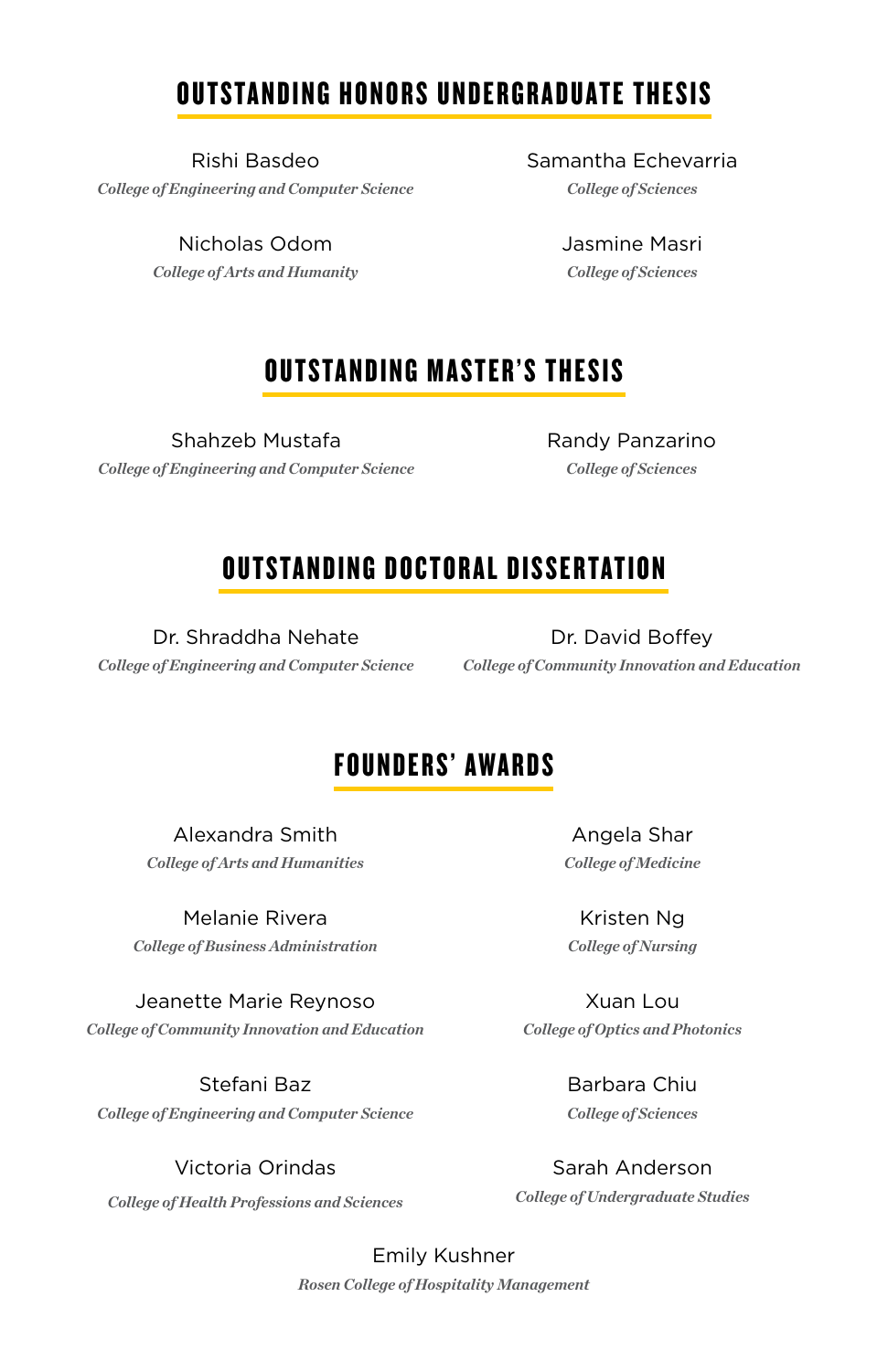## ORDER OF PEGASUS

#### Justin Barthel

*College of Medicine, Burnett Honors College*

Ian Biazzo *College of Sciences*

#### Abel Birchfield

*College of Engineering and Computer Science, Burnett Honors College*

#### Jaylen Brown

*College of Business*

#### Parth Chandan

*College of Medicine*

#### Christopher Clifford

*College of Engineering and Computer Science, Burnett Honors College*

#### Chuck Didier

*College of Medicine*

#### Austin John Eason

*College of Health Professions and Sciences*

#### Cleopatra Elshiekh *College of Medicine, Burnett Honors College*

#### Maksim Godovykh

*Rosen College of Hospitality Management*

#### Meg Hall

*College of Community Innovation and Education*

#### Juvens Jean-Noel

*College of Community Innovation and Education, Burnett Honors College*

#### Jacey Koo

*College of Health Professions and Sciences, Burnett Honors College*

Trinity McCall-Peaks *College of Business Administration*

McKenna Melville

*College of Business*

#### Stephanie Oliveira

*College of Health Professions and Sciences, Burnett Honors College*

#### Victoria Orindas

*College of Health Professions and Sciences, Burnett Honors College*

#### Abbey Reynolds

*College of Sciences, Burnett Honors College*

Michael Rohr *College of Medicine*

Parshva Sanghvi *College of Medicine, Burnett Honors College*

> Ashley Stone *College of Sciences*

Erin Nicole Tonkin *College of Nursing, Burnett Honors College*

#### Cydni Turner

*College of Engineering and Computer Science, Burnett Honors College*

#### Alex Ward

*College of Engineering and Computer Science*

Austin R. Wilson

*College of Sciences, College of Community Innovation and Education*

#### Scott Wolfe

*College of Business*